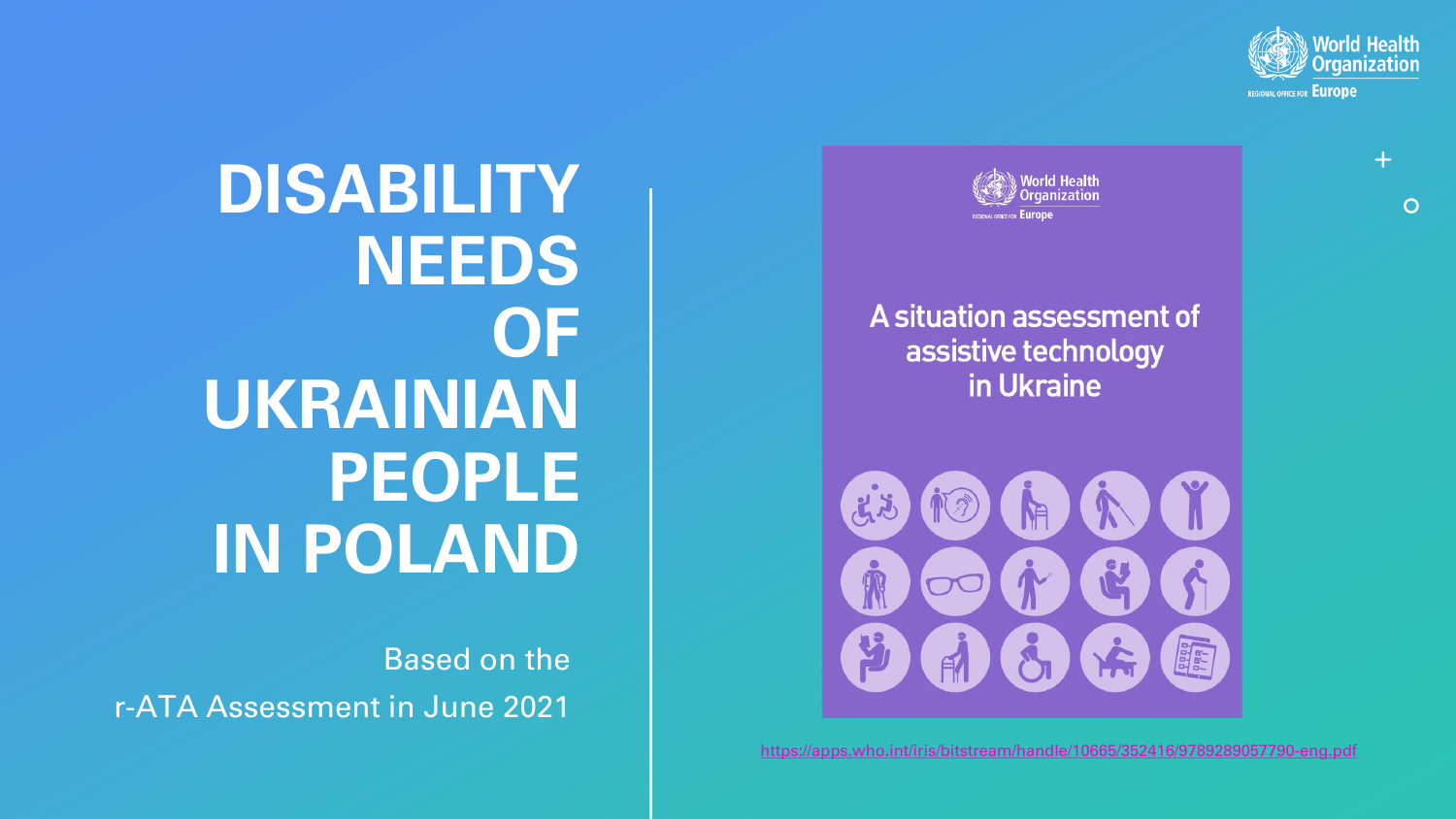## Methodology

Desk Review / Interviews / Focus Groups / Assessments using

- 5-P's: People, Policy, Products, Provision, Personnel
- Assisted Technology Assessment Capacity (ATA-C) Tool
- Rapid Assistive Technology Assessment (r-ATA)

Desk Review & ATA-C: April 2020 Interviews: August 2020 Field Research: September 2020 r-ATA April – June 2021: 7,125 people from all regions of Ukraine

### Limitations

- ATA-C Assessments, Interviews, Focus Groups reported mainly on mobility products
- ATA-C field research was only conducted in Kyiv and Kharkiv
- No first-hand accounts on assistive technology from professionals or users from rural areas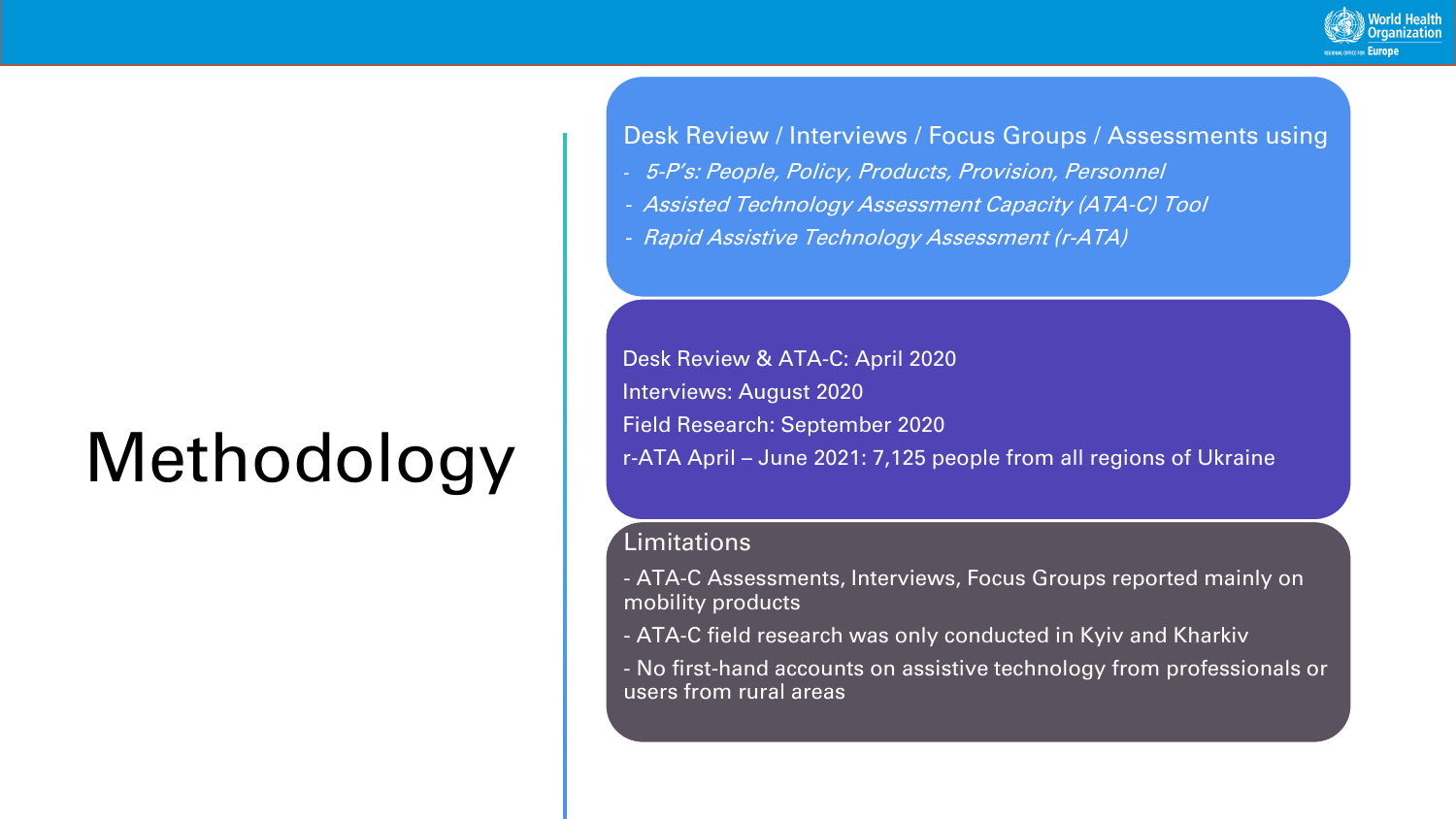# 5-P Results

 $+$ 

 $\overline{O}$ 

### • **Policy**

Only persons registered as disabled are eligible for Government funded assistive products

### • **Products**

Many are low quality

Limited options & availability for products other than mobility and self care

### • **Provision**

Assistive products are often provided without complete services

### • **Personnel**

Few assistive technology professionals trained to international standards

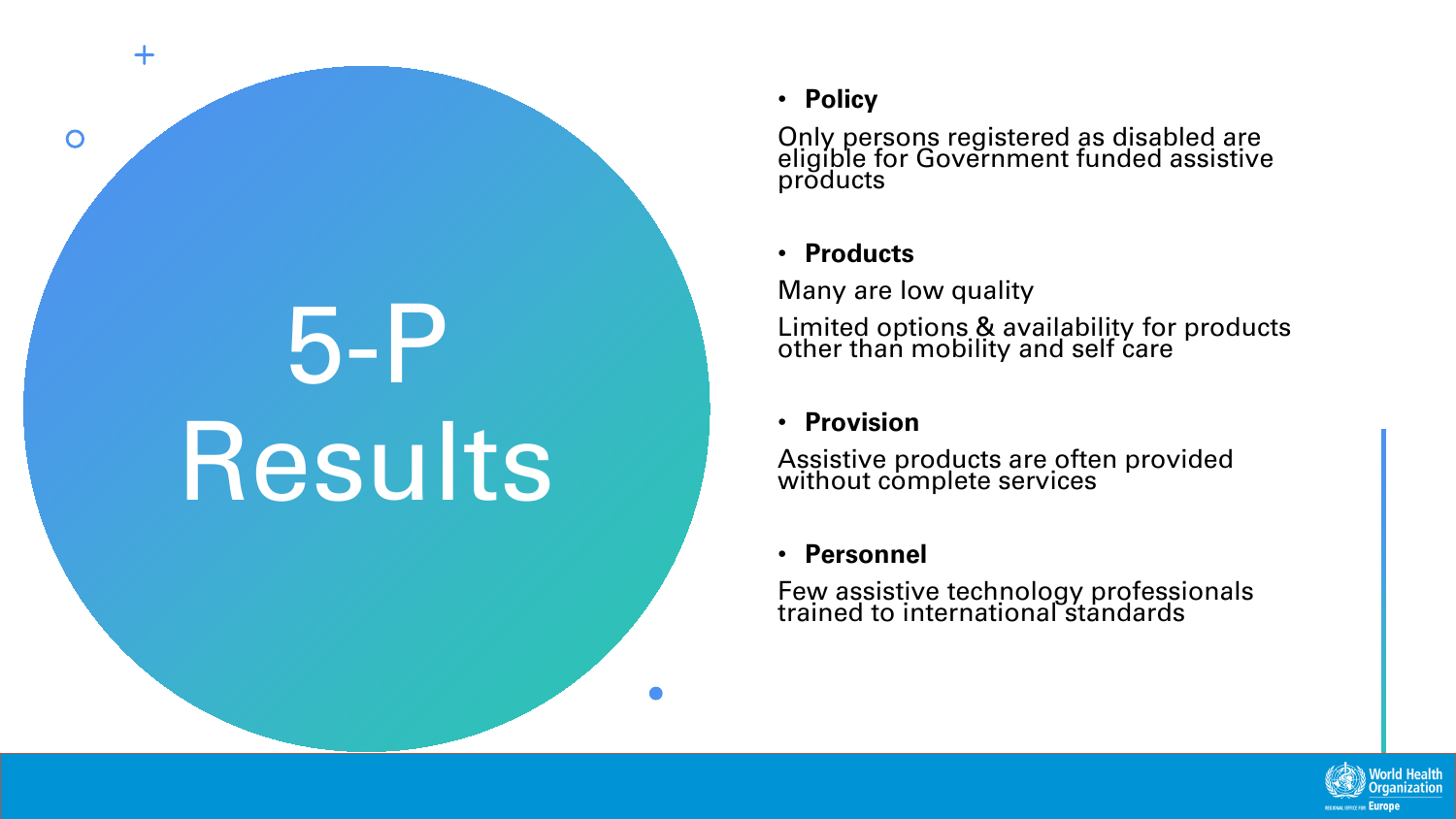## r-ATA Survey Results

• 45% reported some difficulty in 1-2 domains



Respondents per number of functional limitations Distribution of according to functional domains



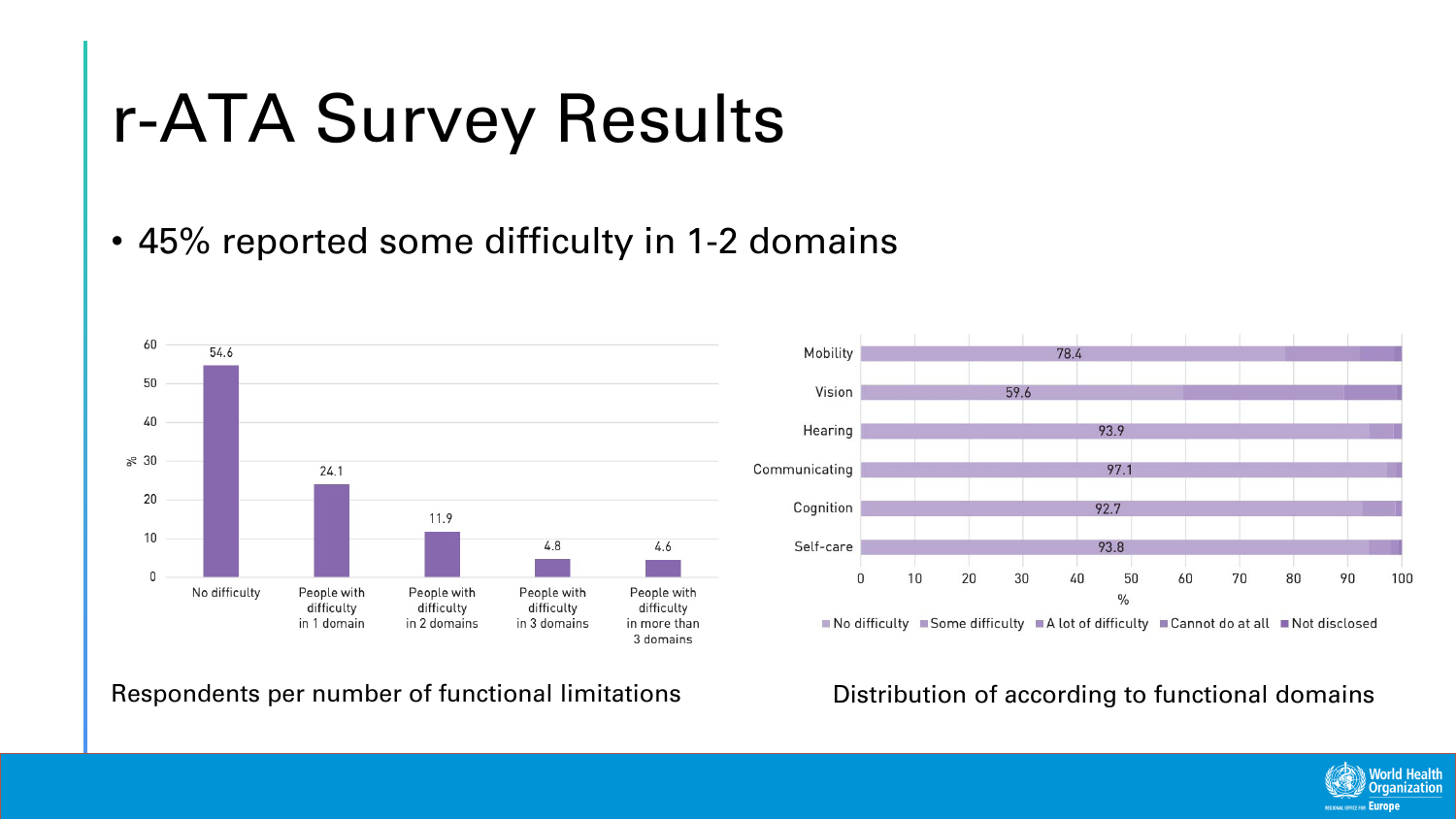

## r-ATA Survey Results

## Use & Needs

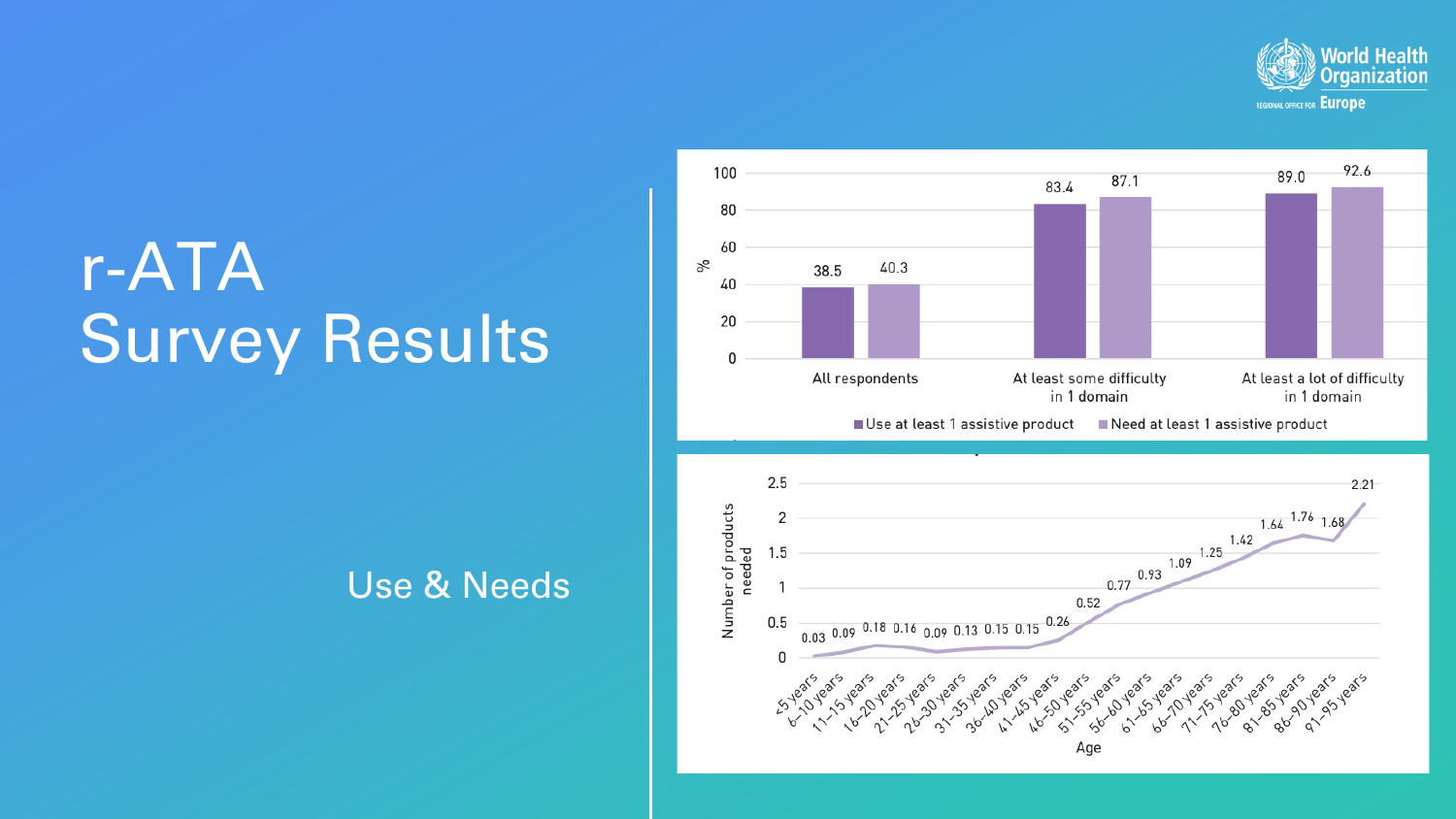## r-ATA Survey Results

## • Use & Needs

| USE an assistive product                | Number<br>of cases | NEED an assistive product*                             | Number<br>of cases | % met<br>need** |
|-----------------------------------------|--------------------|--------------------------------------------------------|--------------------|-----------------|
| 1. Spectacles                           | 2419               | 1. Spectacles                                          | 2727               | 89              |
| 2. Canes/sticks, tripod, quadripod      | 369                | 2. Canes/sticks, tripod, quadripod                     | 445                | 83              |
| 3. Incontinence products                | 60                 | 3. Orthoses (spinal)                                   | 86                 | 52              |
| 4. Magnifiers, optical                  | 55                 | 4. Incontinence products                               | 79                 | 76              |
| 5. Axillary/elbow crutches              | 53                 | 5. Hearing aids (digital) and batteries                | 74                 | 43              |
| 6. Orthoses (spinal)                    | 45                 | 6. Axillary/elbow crutches                             | 70                 | 76              |
| 7. Walking frames/walkers               | 34                 | 7. Magnifiers, optical                                 | 67                 | 82              |
| 8. Hearing aids (digital) and batteries | 32                 | 8. Walking frames/walkers                              | 62                 | 55              |
| 9. Orthoses (lower limb)                | 29                 | 9. Orthoses (lower limb)                               | 58                 | 50              |
| 10. Chairs for shower/bath/toilet       | 24                 | 10. Chairs for shower/bath/toilet                      | 48                 | 50              |
| 11. Manual wheelchairs, push-type       | 17                 | 11. Smartphones/tablets/personal digital<br>assistants | 41                 | 39              |
| 12. Therapeutic footwear                | 16                 | 12. Therapeutic footwear                               | 40                 | 40              |

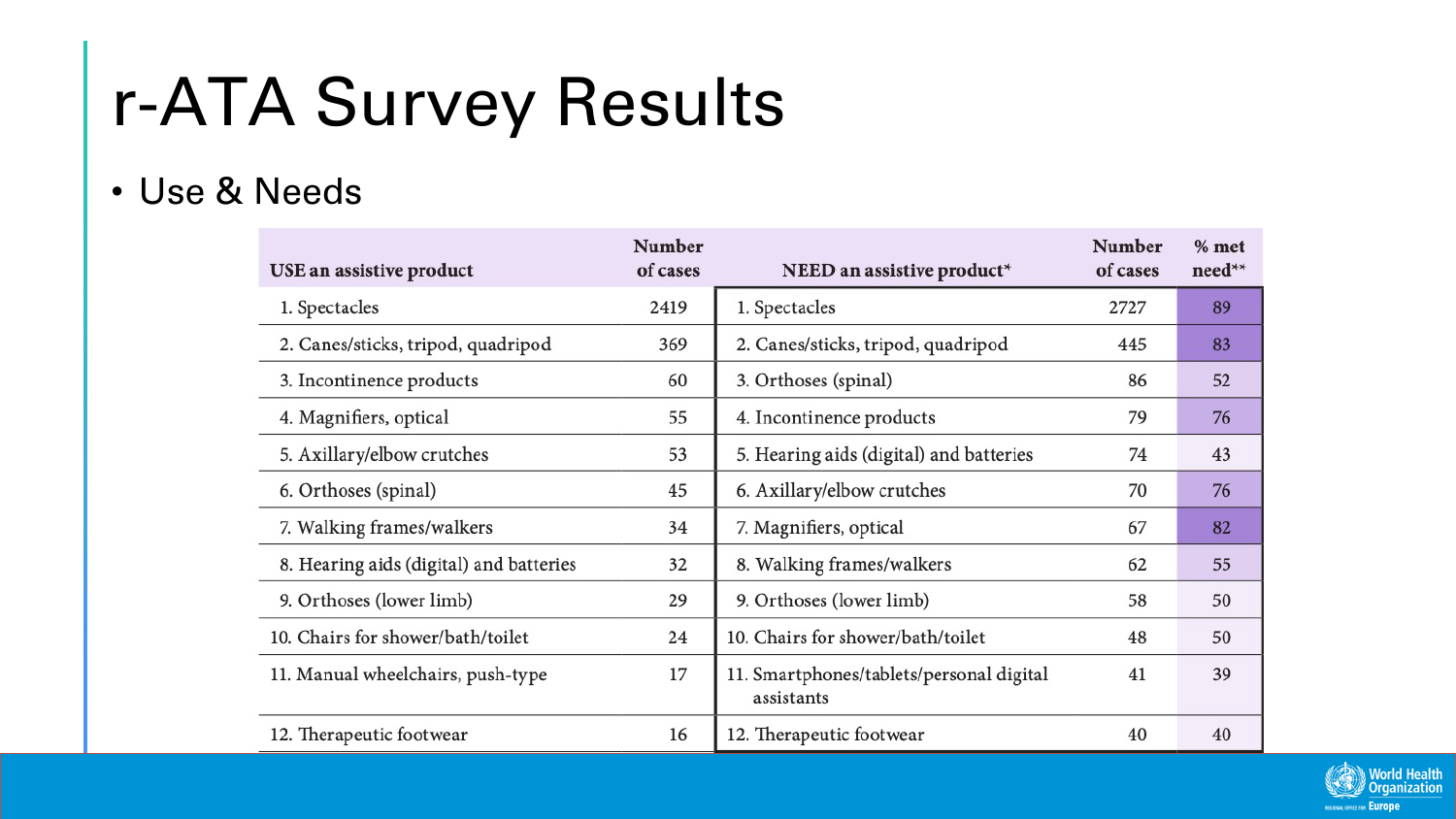

 $\overline{O}$ 

### 60 53.5 50 40  $8830$ 18.3 16.9 20  $8.0$ 10  $2.0$  $1.2$  $0.1$  $\Omega$ Self-made Private Friends/ Public NGO sector Don't know Other sector family sector

### Providers excl. glasses

## r-ATA Survey Results

### Funding source excl. glasses



## Providers & Funding Sources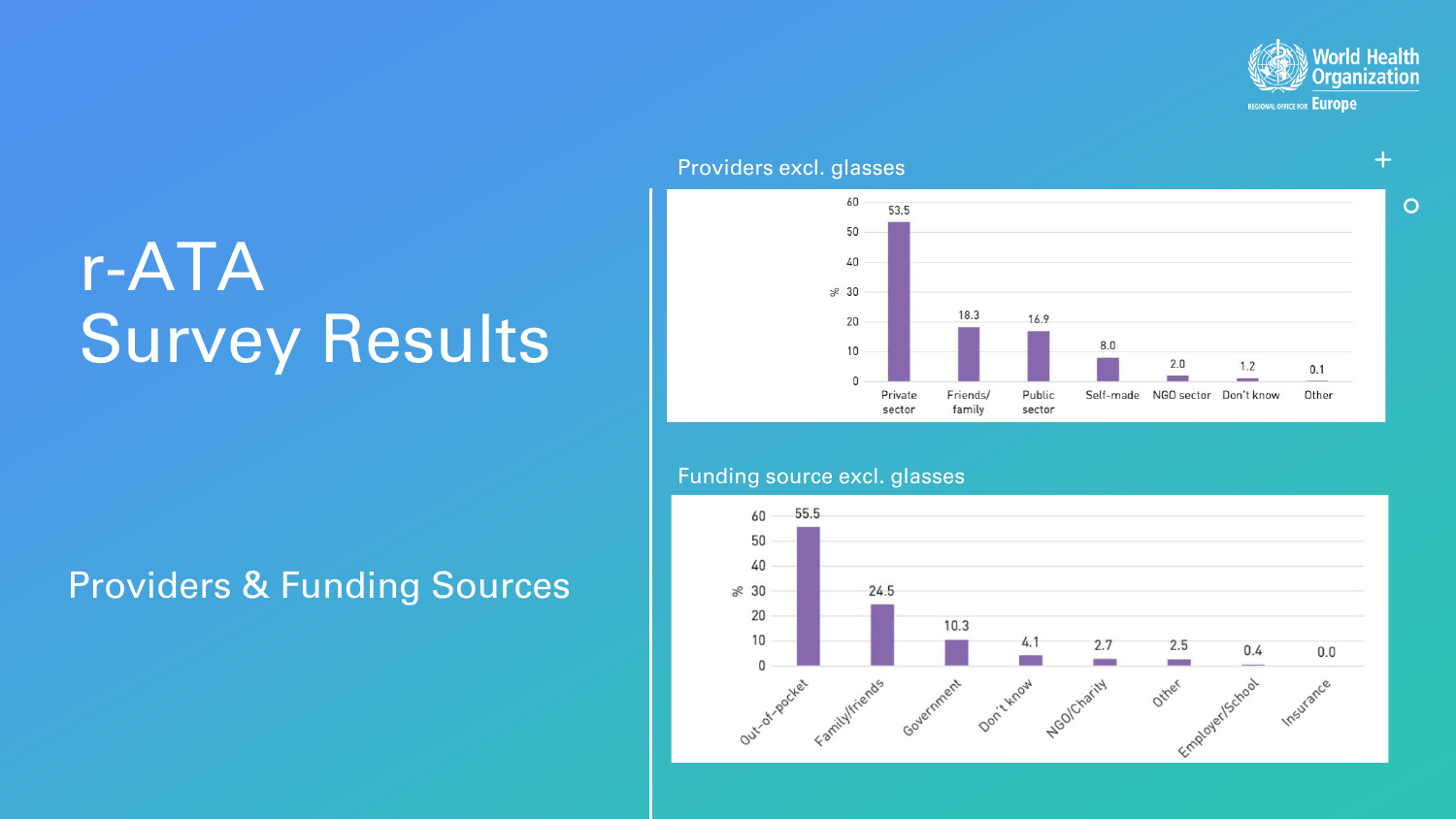### Satisfaction excl. glasses & canes



**World Health Organization OFFICE FOR Europe** 

## r-ATA Survey Results

## Consumer Satisfaction

### Product Appropriateness excl. glasses & canes

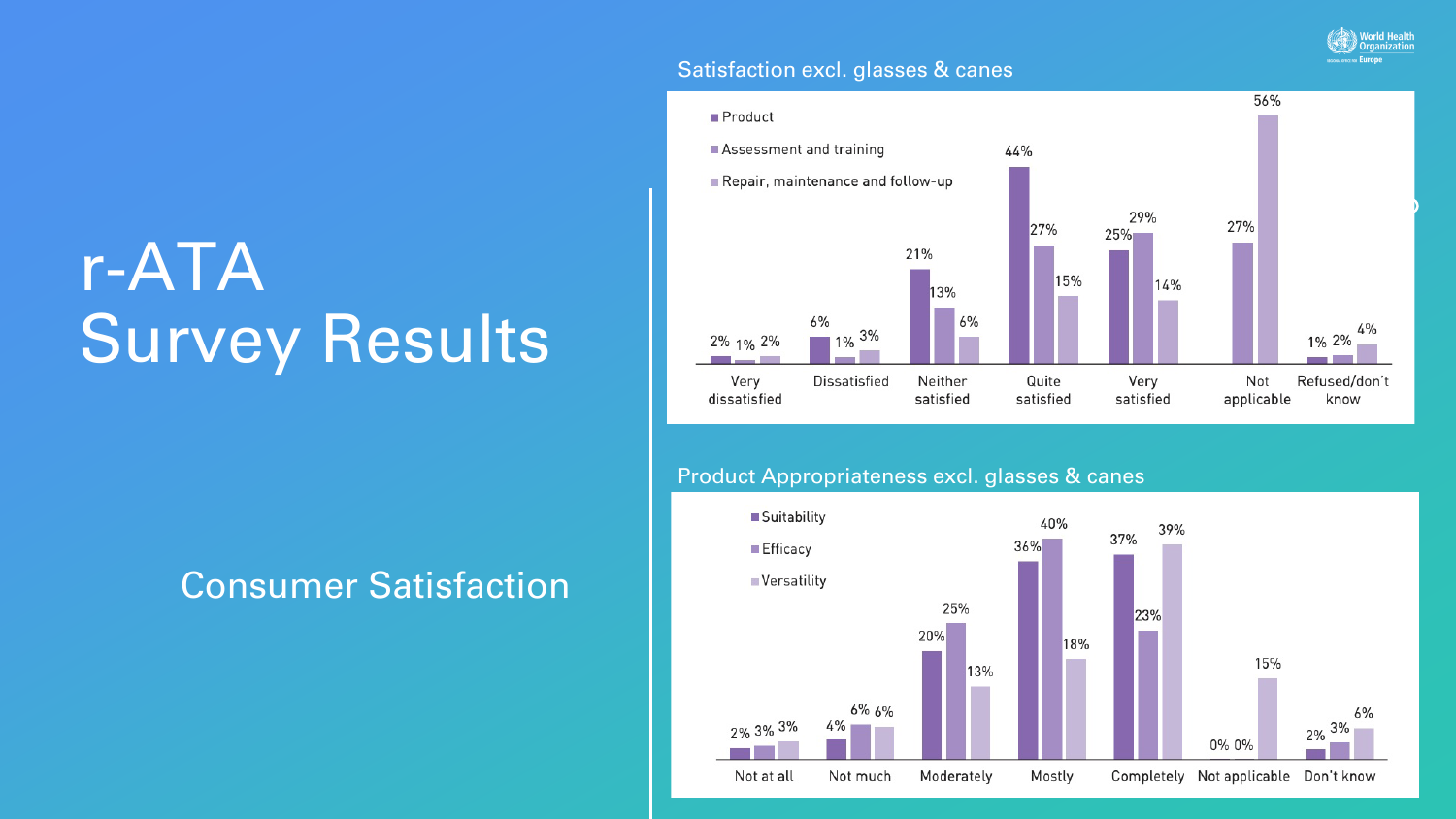## r-ATA Survey

 $+$ 

 $\overline{O}$ 

## Key Findings

• 45% reported at least some difficulty in one or more domains

> (16% had a lot of difficulty or could not function at all in one or more domains)

- 47% of individuals who reported at least some limitation in functioning have limitations in two or more domains
- 40% need at least one assistive product (12% excl. spectacles)
- 38% use at least one assistive product (10% excl. spectacles)
- 80% of individuals using an assistive product other than spectacles paid out of pocket or received it from family or friends
- 8% have an unmet need for at least one assistive product (5% excl. spectacles)
- 61% of individuals with an unmet need for an assistive product other than spectacles identified cost as a barrier to accessing the product.